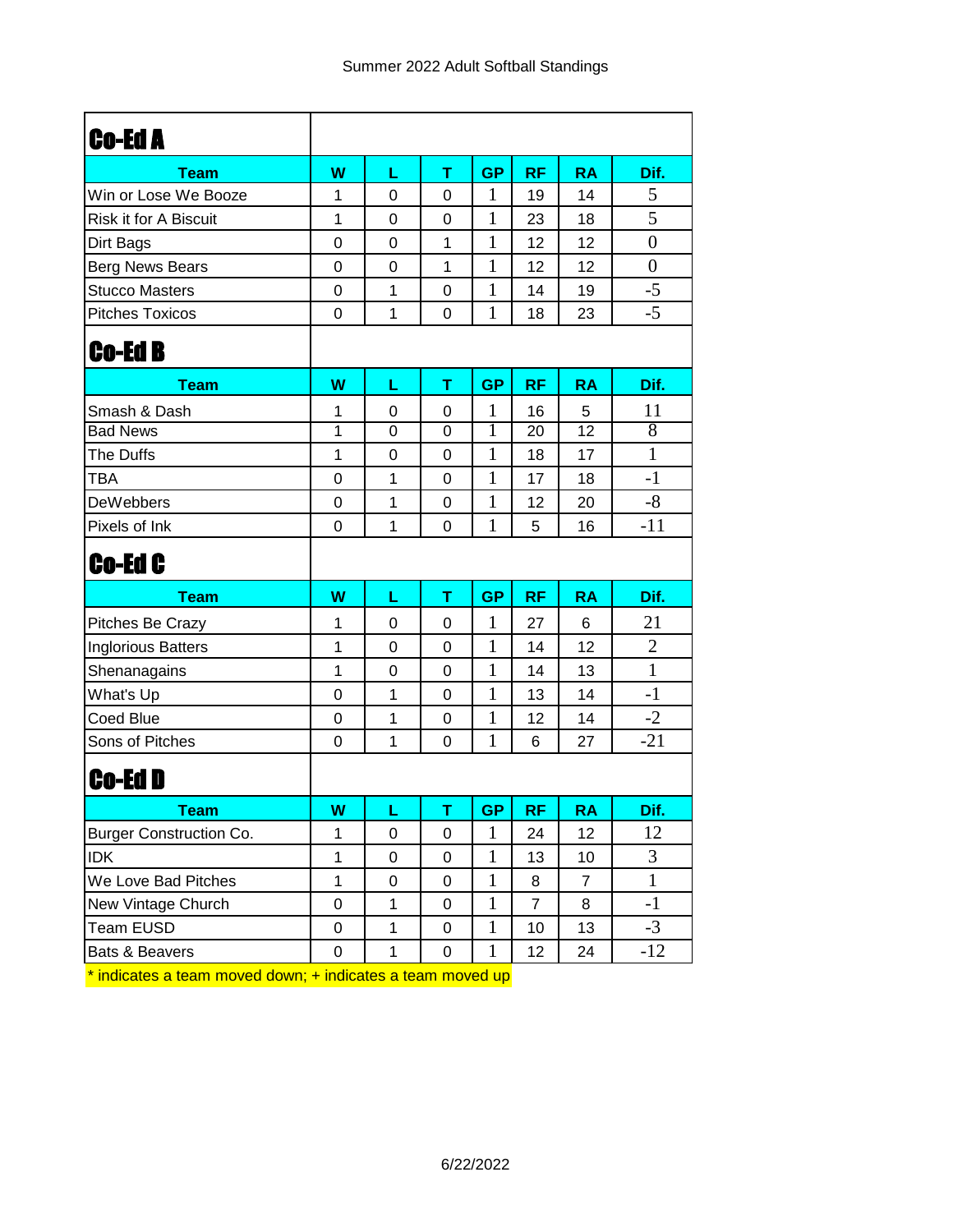| <b>Co-Ed Tuesday</b>        |                         |             |             |                  |           |                |                  |
|-----------------------------|-------------------------|-------------|-------------|------------------|-----------|----------------|------------------|
| <b>Team</b>                 | W                       | L           | T           | <b>GP</b>        | <b>RF</b> | <b>RA</b>      | Dif.             |
| Reapers                     | 1                       | 0           | 0           | $\mathbf{1}$     | 38        | 12             | 26               |
| <b>Mad Batters</b>          | 1                       | 0           | 0           | 1                | 20        | 5              | 15               |
| <b>Pitches Get Stitches</b> | 1                       | 0           | 0           | 1                | 26        | 15             | 11               |
| <b>Cake Walkers</b>         | $\mathbf{1}$            | $\mathbf 0$ | $\mathbf 0$ | 1                | 12        | $\overline{4}$ | 8                |
| <b>Heavy Hitters</b>        | 0                       | 1           | 0           | 1                | 4         | 12             | $-8$             |
| Purigan Water               | $\mathbf 0$             | 1           | 0           | $\mathbf{1}$     | 15        | 26             | $-11$            |
| Team Iconic                 | 0                       | 1           | 0           | 1                | 5         | 20             | $-15$            |
| <b>Baker Electric</b>       | 0                       | 1           | 0           | 1                | 12        | 38             | $-26$            |
| <b>Men's 35+ A</b>          |                         |             |             |                  |           |                |                  |
| <b>Team</b>                 | W                       | L           | T           | <b>GP</b>        | <b>RF</b> | <b>RA</b>      | Dif.             |
|                             |                         |             |             | $\boldsymbol{0}$ |           |                | $\boldsymbol{0}$ |
|                             |                         |             |             | $\overline{0}$   |           |                | $\boldsymbol{0}$ |
|                             |                         |             |             | $\overline{0}$   |           |                | $\boldsymbol{0}$ |
|                             |                         |             |             | $\overline{0}$   |           |                | $\boldsymbol{0}$ |
|                             |                         |             |             | $\boldsymbol{0}$ |           |                | $\boldsymbol{0}$ |
|                             |                         |             |             | $\overline{0}$   |           |                | $\overline{0}$   |
| <b>Men's 35+ B</b>          |                         |             |             |                  |           |                |                  |
| <b>Team</b>                 | W                       | L           | T           | <b>GP</b>        | <b>RF</b> | <b>RA</b>      | Dif.             |
|                             |                         |             |             | $\overline{0}$   |           |                | $\boldsymbol{0}$ |
|                             |                         |             |             | $\boldsymbol{0}$ |           |                | $\boldsymbol{0}$ |
|                             |                         |             |             | $\overline{0}$   |           |                | $\boldsymbol{0}$ |
|                             |                         |             |             | $\overline{0}$   |           |                | $\boldsymbol{0}$ |
|                             |                         |             |             | $\boldsymbol{0}$ |           |                | $\boldsymbol{0}$ |
|                             |                         |             |             | $\overline{0}$   |           |                | $\overline{0}$   |
| <b>Men's Friday A</b>       |                         |             |             |                  |           |                |                  |
| <b>Team</b>                 | $\overline{\mathsf{w}}$ | L           | Ŧ           | GP               | <b>RF</b> | RA             | Dif.             |
|                             |                         |             |             | $\boldsymbol{0}$ |           |                | $\boldsymbol{0}$ |
|                             |                         |             |             | $\boldsymbol{0}$ |           |                | $\boldsymbol{0}$ |
|                             |                         |             |             | $\boldsymbol{0}$ |           |                | $\overline{0}$   |
|                             |                         |             |             | $\boldsymbol{0}$ |           |                | $\boldsymbol{0}$ |
|                             |                         |             |             | $\boldsymbol{0}$ |           |                | $\boldsymbol{0}$ |
|                             |                         |             |             | $\boldsymbol{0}$ |           |                | $\boldsymbol{0}$ |

\* indicates a team moved down; + indicates a team moved up